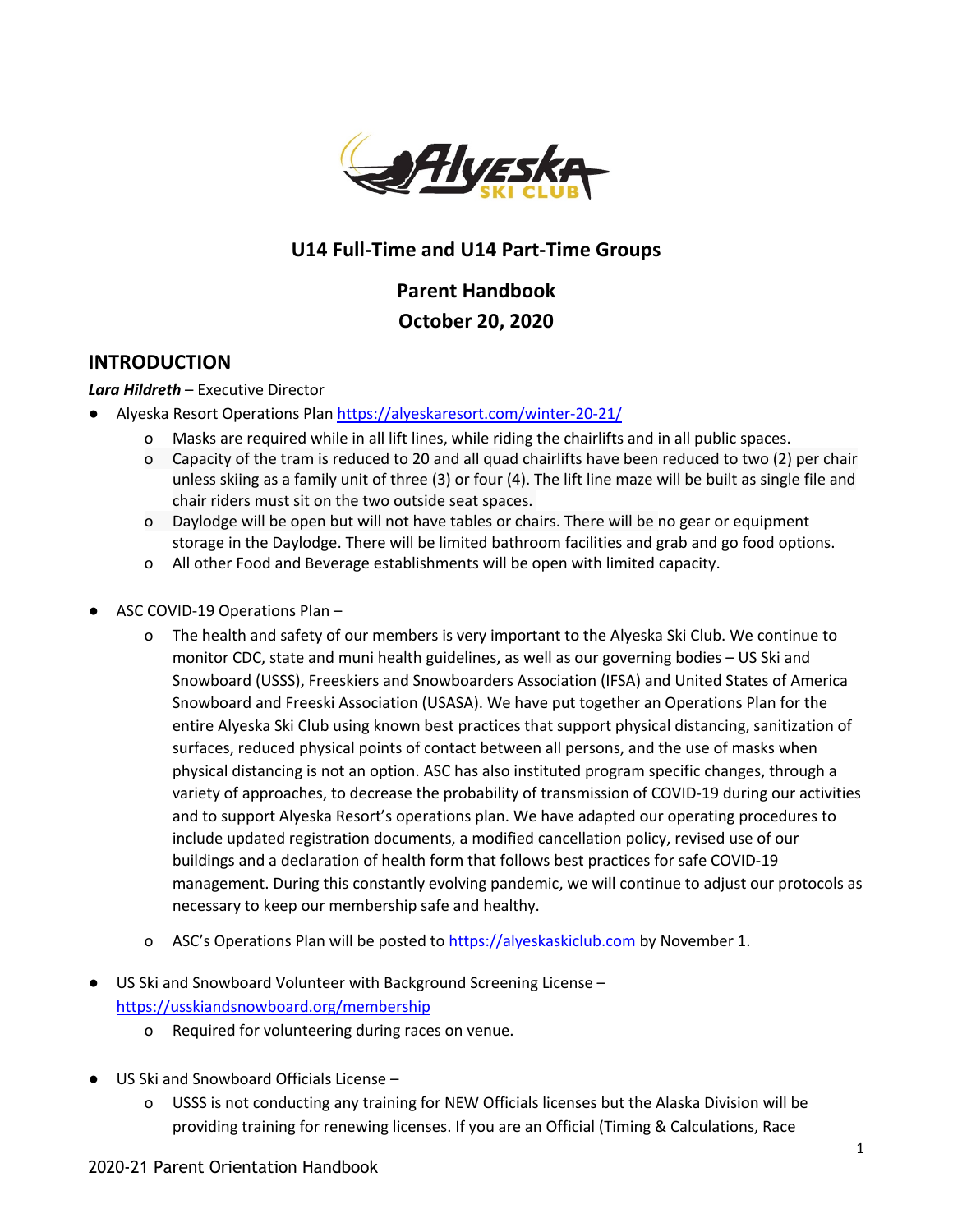Administrator, Referee, Chief of Course, Chief of Race, etc…) and you are up for renewal this season, ASC will contact you with training opportunities.

## **COACHES**

*Sarah Lundgren* – U14 Head Coach *Ryan Gregory –* U14 Assistant *Morgan Haymans* – U14 Assistant Weekdays *Tim Thornley* – U14 Part-Time Assistant *Brian Hartman –* U14 Part-Time Assistant Weekends *Chris Hildreth –* U14 Part-Time Assistant Weekends *SJ Klein –* U14 Part-Time Assistant

## **TEAM SNAP**

Team Snap will be the primary form of communication between coaches, parents, and athletes. Schedules, training updates and changes, emails and alerts will all be through Team Snap. **Both parents and athletes should have the app downloaded on their phones and contact information updated.** Here are a few tips and tricks to using our primary communication platform:

- 1. Parents have complete control of the information in their profile. If emails, phone numbers or addresses have changed, please update your profile. Be sure to click on email and text reminders to receive the latest information from the club.
- 2. If you've moved to a new program, please accept the invitation and reload the Team Snap app on your smart device.
- 3. The calendar on Team Snap will be updated weekly usually by Tuesday morning. Customary event titles can be for instance: SL Training. This means that the athlete needs to present themselves with SL skis and SL gear.
- 4. Any last-minute changes will be sent via Team Snap's alert text. We will try and limit emails sent via Team Snap in order to not overload you with information. Emails sent will be regarding important updates or deadline reminders.
- 5. Team chat SHOULD NOT be used to communicate with coaches. Appropriate uses for this function are if someone is missing gear, giving a heads up if the highway is closed, inviting the entire group to a social event, etc. Please do not use Team Chat for notifying coaches about individual athletes. If there are questions about schedules, races, what the plan is, or whether your athlete will be late for practice, PLEASE CONTACT YOUR COACHES DIRECTLY.
- 6. Alerts are used periodically when coaches relay a changing plan quickly. This typically happens when we have to be adaptive to changing weather and snow conditions. Please ensure you allow alerts in your profile.
- 7. Emails will be the primary form of communication with parents.
- 8. **Availability** The availability function is a way to communicate if your athlete will or will not be attending practice. This function is really useful to us coaches when trying to plan accordingly and to make sure we will be properly staffed. We used this function last year to gauge group attendance throughout the holiday seasons and over spring break.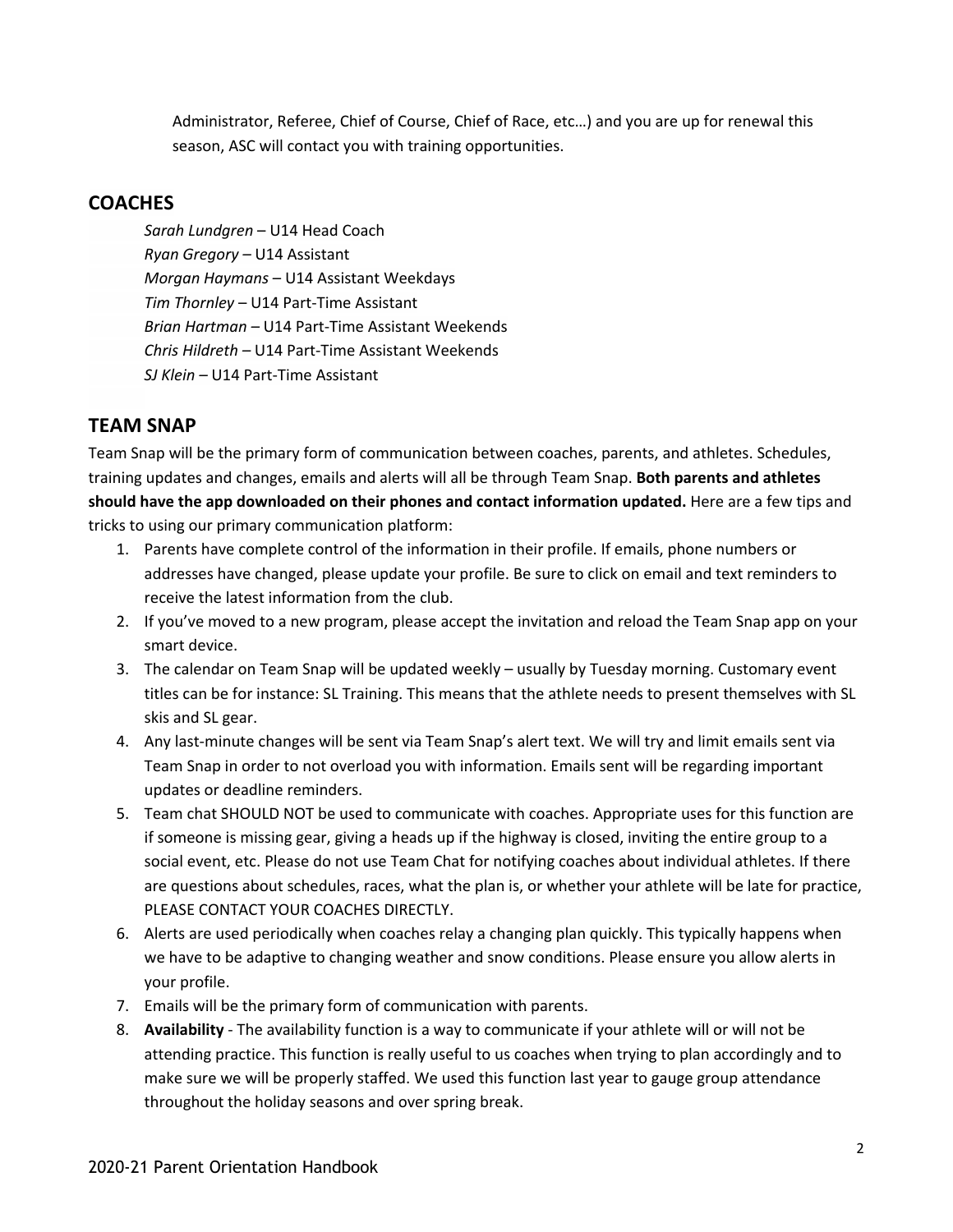## **COMMUNICATION**

Emails are the best way to communicate with me or other coaches. Please allow 24-48 hours for coaches to respond. Text messages are also good for urgent matters. Please feel free to contact me or assistant coaches. If there is no response, in a day please contact the person once more. Sarah Lundgren's email for any question pertaining to the group or juniors program is: u14headcoach@alyeskaskiclub.com

#### **Who to Ask What**:

- Overall Juniors programming **Jennifer Danza, Juniors Program Director**
- Specific U14 inquires and athlete programming. This can include travel, race or general questions, comments or concerns. Team Snap and/or ASC Website and/or USSS membership registration – **Sarah Lundgren, U14 Head Coach**
- Overall ASC direction (ASC Board and Finance, Development and Alpine Committee decisions); Mighty Mite, Devos, Freeride, and Masters Programming; fundraising initiatives; volunteering; and general questions – **Lara Hildreth, Executive Director**
- Accounting questions **Leah Scott, Office Manager and Bookkeeper**
- Corporate or Individual Sponsorships and General Fundraising **Randee Liles, Director of Development**
- Parent Liaison **Who Would Like to Volunteer**?

#### **Alyeska Ski Club Website** *-* https://alyeskaskiclub.com

- Please familiarize yourself with our ASC website. If you missed emails and you can't find information on programs, camps or any other ASC related information, everything can be found on our website.
- For those that do not know, you can also make general ASC related payments on our website and you can sell your gear through this link also found on the top red bar of our website: https://www.facebook.com/groups/akskiracingclassifieds

#### **Alaska Division Manager -** *Natalie Osborne*

- Manages all Division related business from Academic Team Alaska to awards, to logistics for Western Regionals and other championships.
- Please take some time to familiarize yourself with the Alaska Division website: https://alaskaalpine.com

### **PROGRAM**

#### **U14 Full-Time**

- 1. Our U14 Full-Time Coaches will be Sarah Lundgren and Ryan Gregory. Morgan Haymans will assist during the week.
- 2. This year we will have Wednesday training at Hilltop and Thursday dryland at Elite.
- 3. Weekend days will be dictated based on lane space assignments. Weekends may have a single onsnow training block with a longer dryland block in order to accommodate all the groups training on the mountain. Schedules on Team Snap will be updated at the beginning of each week.
- 4. Coaches will provide athlete evaluations throughout the season.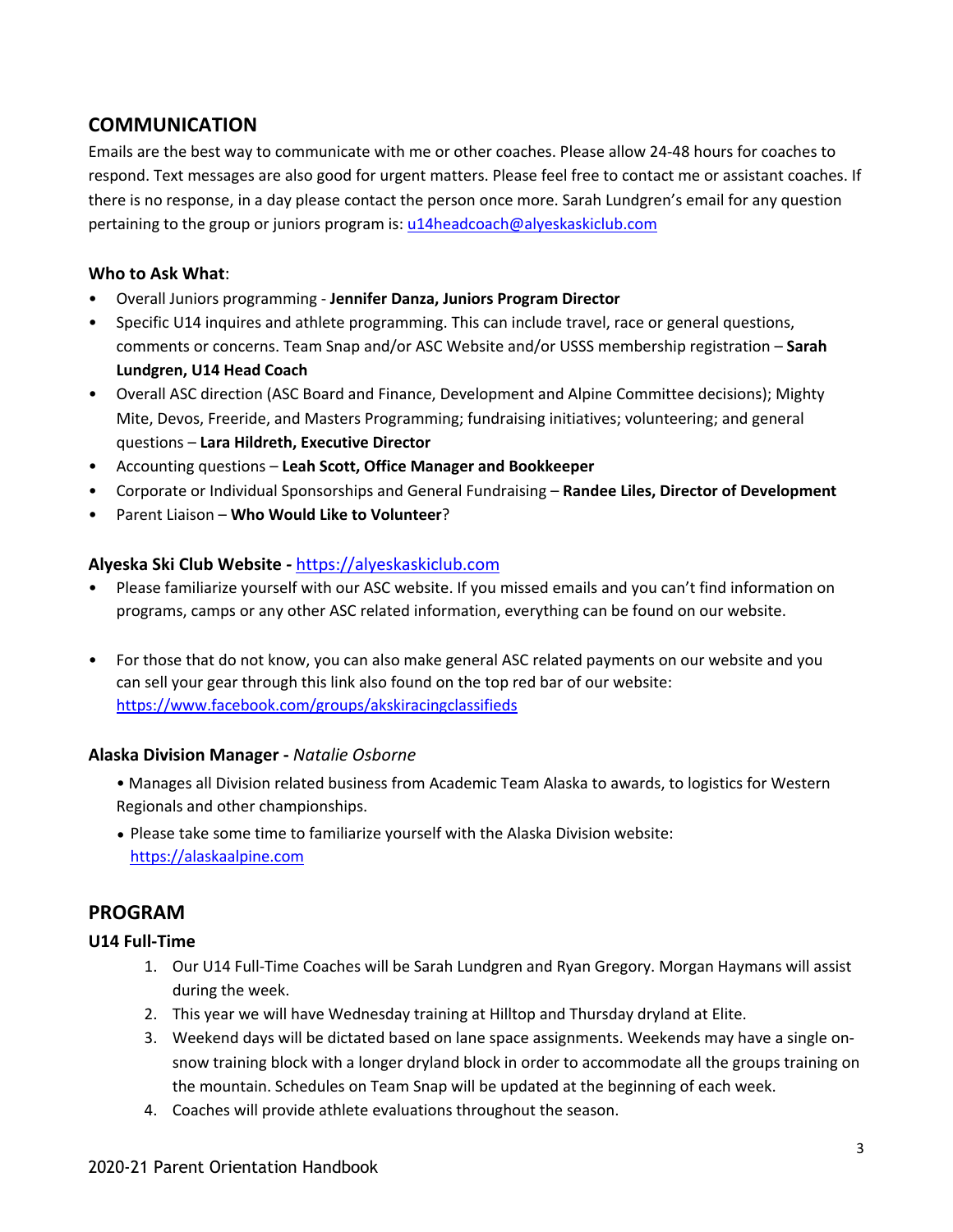#### **U14 Part-Time**

- 1. Our U14 Part-Time Coaches will be Sarah Lundgren, Tim Thornley, Brian Hartman, Chris Hildreth, and SJ Klein.
- 2. Part-Time athletes will have the option to add Wednesday evening training at Hilltop if they haven't already done so during registration. Athletes not registered for Wednesday training that choose to join will be charged accordingly.
- 3. Coaches will provide athlete evaluations throughout the season.

### **Distinctions between Programs:**

- The goal is to provide athletes with the tools they need to be successful, relevant to their goals and ability. Initially, athletes will be divided into groups based on the number of days they have spent on snow for the current season, then Full-Time, then Part-Time. Groups will then be adjusted based on their fundamental and technical needs.
- Considering the number of athletes in the U14 programs this year, it is hopeful that we will be able to set two different courses during training, providing us with the opportunity to set for varying abilities and focuses. However, there will be days when lane space is limited making only one course manageable.
- Taking time to develop sound fundamentals at a younger age will create the foundation for faster and more confident skiers down the line. **As U14s the focus is skill development and fundamentals** (as opposed to points or results). Skiing fast will be a result of this but takes time and patience.

#### **Alyeska Weekend Operations:**

| <b>Weekend Training Lanes:</b> | Block 1 10:30am - 2:00pm                  |
|--------------------------------|-------------------------------------------|
|                                | Block 2 2:30pm - 5:30pm                   |
| <b>Weekend Lunch Blocks:</b>   | Block 1 $2:30 \text{pm} - 3:30 \text{pm}$ |
|                                | Block 2 $1:00 \text{pm} - 2:00 \text{pm}$ |
| Weekend Gym Usage:             | Block 1 10:30am - 12:30pm                 |
|                                | Block 2 $3:30 \text{pm} - 5:30 \text{pm}$ |

Groupings will depend on the lane space schedule for their lunch breaks and gym usage. Groups will know **their lane space assignment on the Tuesday prior to the weekend.**

#### **U14 Full-Time**

| Wednesday: | $5:00 \text{pm} - 7:00 \text{pm}$ Hilltop  |
|------------|--------------------------------------------|
| Thursday:  | 5:45pm - 7:00pm DL Elite                   |
| Friday:    | $5:30 \text{pm} - 8:00 \text{pm}$ Alyeska  |
| Saturday:  | Dependent on lane space assignment Alyeska |
| Sunday:    | Dependent on lane space assignment Alyeska |

#### **U14 Part Time**

| Wednesday (Optional Add-on): | 5:00pm – 7:00pm <i>Hilltop</i>             |
|------------------------------|--------------------------------------------|
| Saturday:                    | Dependent on lane space assignment Alyeska |
| Sunday:                      | Dependent on lane space assignment Alyeska |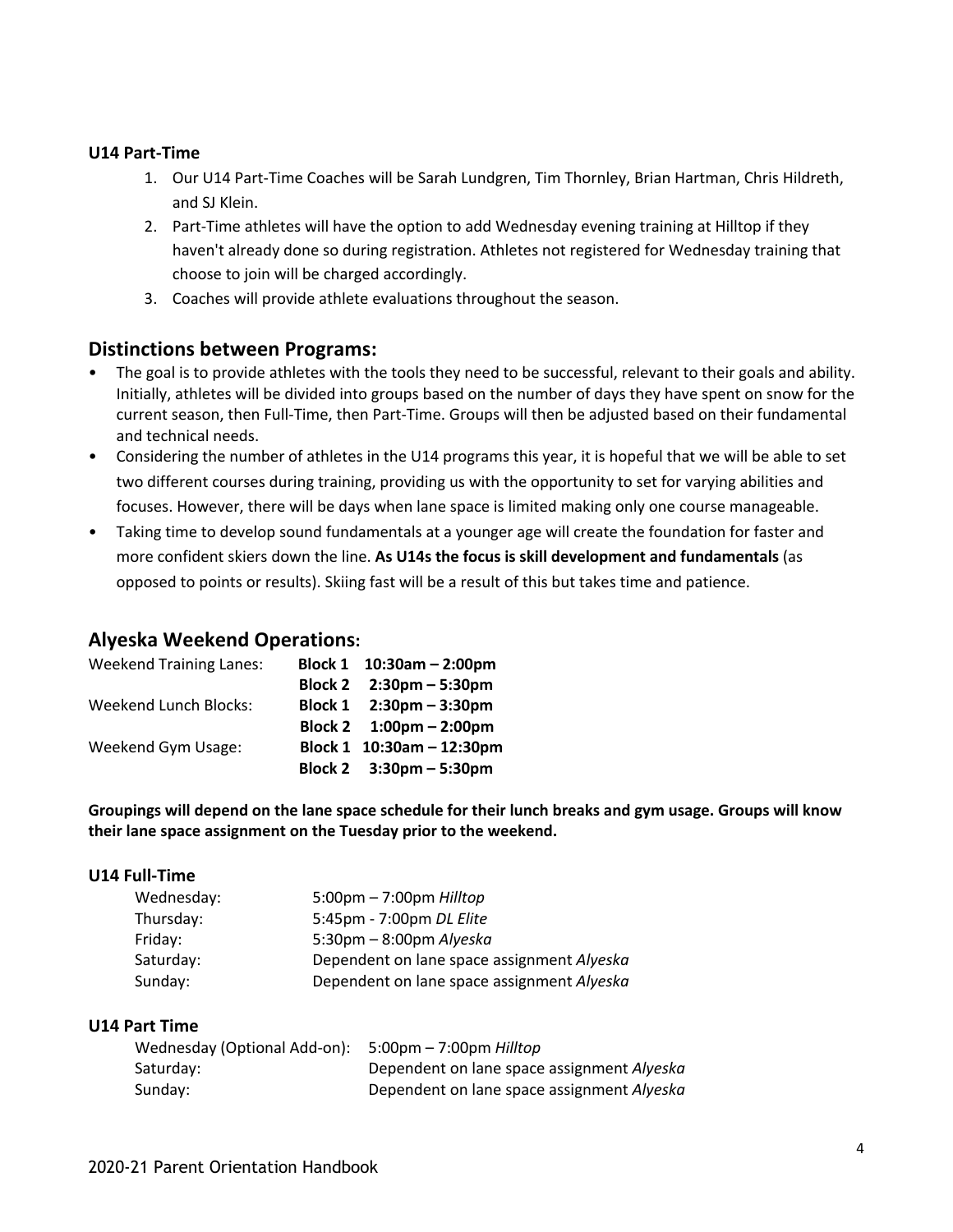- **• Hilltop** We may use this ski area for the first weekends until Alyeska's opening day. (Opening day December 18, 2020). The U14 staff that do not attend the fall camp will be available and responsible for the athletes. Hilltop will be part of our regular winter on snow program therefore athletes regularly attending Wednesday training may want to think about purchasing a season pass.
	- As of right now, we have approximately 23 Hilltop training sessions on the schedule, this includes the first three weekends as well as Wednesday training. This may be subject to change due to snow/weather conditions. Hilltop racer tickets are \$22 and the season pass is \$335.
	- Operations There no restriction on the chair capacity. Face coverings in the lift line and on the chair is required. The interior of the lodge is closed except for restroom access which will require a face covering. The snack bar will be operating through the exterior pass out window. Any special rate tickets will have to be bought from the window as it's the only way to verify a list.

**Dryland** – Sessions will be held on Thursdays at Elite and Saturdays/Sundays at the RTC. Athletes should be ready on Saturdays and Sundays to do both skiing and dryland (BRING RUNNING SHOES and PROPER CLOTHES!). Athletes will be required to wear a mask at all times during indoor DL activities and practice social distancing whenever possible.

### **Athlete Progression**

- 1. Coaches will focus on progression based on athletes' attendance and personal goals.
- 2. Every athlete has a different development approach. As coaches we will work hard on providing the best environment possible for each athlete to progress. Therefore, it is very important to let us know any changes of plans as we can help facilitate these changes to best fit the needs of the athlete.
- 3. Athletes will NOT have opportunities to race out of state during this season. According to the USSS COVID-19 Alpine Domestic Competition Guide, out-of-division U.S. Ski & Snowboard racing is prohibited for U14 and younger athletes during the 2020-21 season.
- 4. There is a possibility of a potential Western Region Camp at the end of March. There will be updates once we know more.
- 5. Lastly, during the current year and based on the U16 group schedule, athletes will also have a chance to train up. This will be on an individual case by case basis dependent upon where an athlete is at in their development.

#### **Notes:**

- **• Athletes need to be on time and ready for warmup.**
- SL training means to be ready to have SL gear on unless instructed differently.
- Athletes are responsible for periodically checking Team Snap so that they are aware of what is going on.

## **EQUIPMENT**

As a general rule of principle: ATHLETES are responsible for their gear and equipment. This means that their skis, jackets, pants, and poles make it home at the end of the day. And that their boots, gloves, and goggles are dried out. And, lastly, making sure their skis are tuned and waxed when showing up for training.

1. Skis and equipment for this year: 1 pair of SG skis, 1 pair of GS skis and 1 pair of SL skis recommended.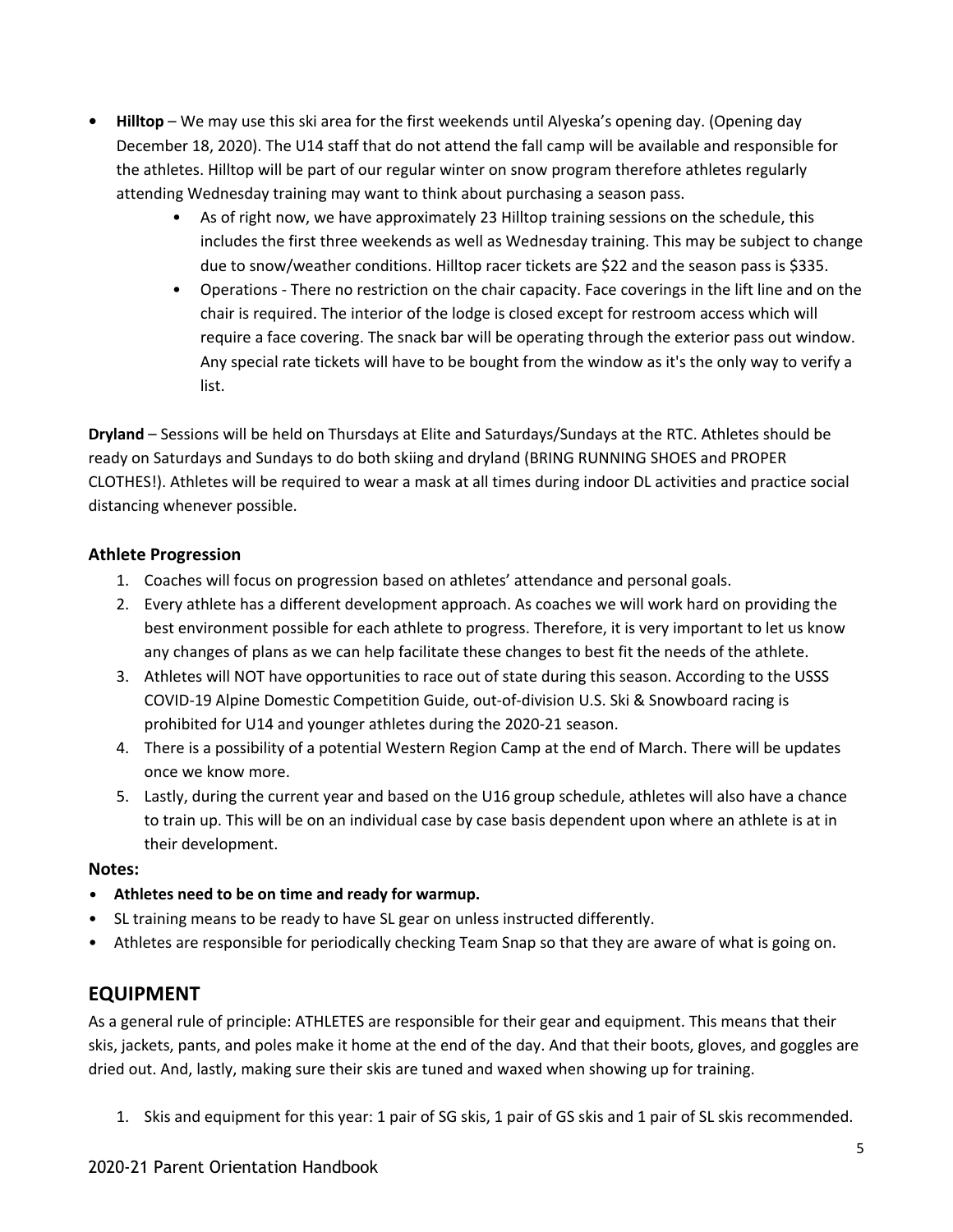- 2. SL and GS gear ready at all times, regardless of what the training schedule says!
- 3. SG skis U14s will have the opportunity to train and race SG, this means that SG skis are encouraged. However, if the athlete does not have SG skis, we can work together to find a pair. Otherwise GS skis will work just fine.
- 4. Tuning and general maintenance of skis is extremely important (potentially on a nightly basis, at least weekly). This should be done by the athlete!
- 5. **Make sure a coach checks your bindings before the first day on snow**. Sometimes bindings need to be moved completely, which takes more time than simply adjusting the set with one screw.
- 6. Back braces are recommended for speed events.
- 7. Team tuning/waxing kit Swix. We will have a kit equipped with everything needed at races. However, the athlete should be responsible for their own wax and tuning at all times. The team kit will be used only on specific situations. Swix discount deal for athletes will be set up, information soon to come.

## **EXPECTATIONS**

- **● Coaches:**
	- To communicate within a timely manner and proficiently.
	- To be a good role model and lead by example both on and off the hill.
	- To consider the health, safety, and wellbeing of athletes above anything else.
	- To be the athletes' biggest advocates.
	- To provide athletes with the best opportunity for success through our coaching abilities.
	- To challenge athletes to work hard, remind them of their goals, and enable fun**.**

#### **● Parents:**

NUMBER 1 PRIORITY IS COMMUNICATION – very important to make everyone happy.

- 1. Let us know how everything is going. This is the only way we can improve.
- 2. Find coach Sarah for general inquiries about the group or club.
- 3. If there are any problems or concerns that arise related to the athlete or to the coach express concern!
- 4. If you have constructive feedback about Sarah, please do not hesitate to reach out to Lara.

#### VOLUNTEERING

- 1. Help is ALWAYS needed on race days generally one parent per day for each event. You are required to have a US Ski and Snowboard volunteer license. PLEASE NOTE: All training this year will be put ON standby due to COVID for NEW Officials licenses. However, if you do need to update your officials certificate please reach out to me or Brian Hartman bhartman1@mac.com. You can sign up for or renew your volunteer license at https://my.usskiandsnowboard.org/.
- 2. On snowy days coaches and athletes will appreciate an extra slip from parents check with a coach or Chief of Course first. Slippers need volunteer license to enter race course premises.
- 3. Help with fundraising efforts Unfortunately many of our most important fundraisers such as the UAA Gear and Ski swap, Warren Miller Films and ASC Auction have been canceled due to COVID. However, to celebrate our  $50<sup>th</sup>$  anniversary we will be initiating a  $50/50$  ASC Campaign